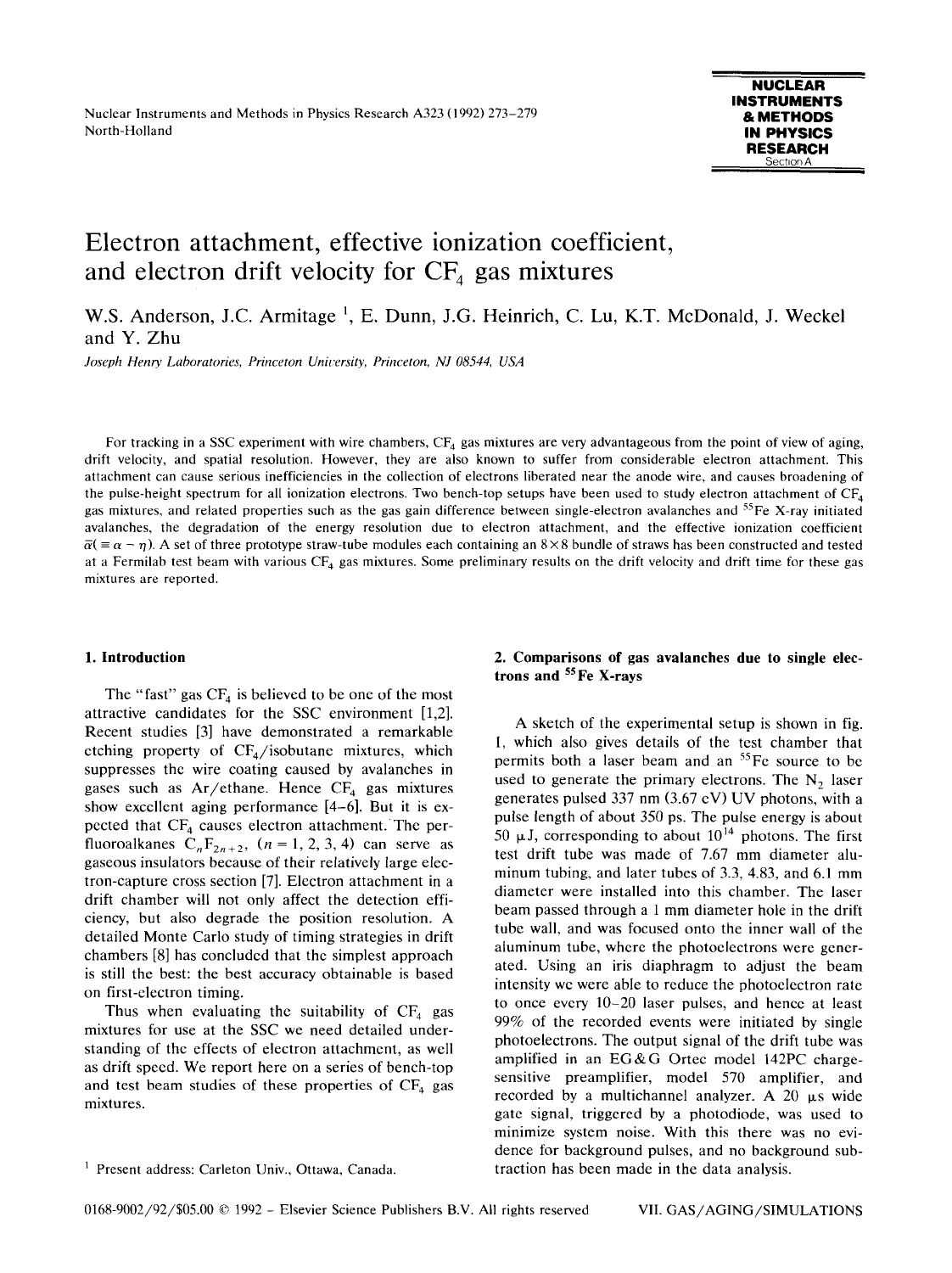

Fig. 1. Sketch of the experimental setup and the test chamber.

The single-electron-avalanche spectra in Ar/isobutane,  $Ar/C<sub>2</sub>H<sub>6</sub>$ ,  $Ar/CO<sub>2</sub>$ ,  $Ar/CF<sub>4</sub>/C<sub>2</sub>H<sub>2</sub>$ , P-10, and  $CF_4$ /isobutane/ $C_2H_2$  have been measured for several different mixing ratios. The single-electron avalanche spectra were then fitted with the Polya distribution [9],

$$
P(a) \propto (ba/\overline{a})^{b-1} e^{-ba/\overline{a}},
$$

where *a* is the amplitude of an avalanche,  $\overline{a}$  is the mean gas gain, and  $b$  is a measure of the fluctuation of gas gain:  $(\sigma_a/a)^2 = 1/b$ . Typical experimental distributions with their Polya fitting curves are shown in fig. 2.

We were able to observe the presence of electron attachment in the chamber gas as follows. Charge spectra were also recorded for each gas mixture at several different high voltages using an  ${}^{55}Fe$  source. If the signal size observed with the  $55Fe$  source is not  $\sim$  200 (= 5.9 keV/30 eV per ion pair) times that from a single photoelectron ejected by a laser pulse, then attachment has occurred. Comparisons of avalanches due to single photoelectrons with those from  ${}^{55}Fe$ X-rays are shown in figs. 3 and 4. For the case of  ${}^{55}Fe$ we plot the gas gain as the observed pulse size divided by 200, the average number of primary electrons.

Conventional drift chamber gas mixtures, such as  $Ar/C<sub>2</sub>H<sub>6</sub>$ ,  $Ar/CO<sub>2</sub>$ , P-10, and Ar/isobutane gave rather consistent results, both from single electrons as well as from <sup>55</sup>Fe X-rays. This convinced us that the gas system had little contamination and the technique for single-electron avalanche measurement was reliable.

Then when  $Ar/CF_4$  gas mixtures were tested, the large discrepancy between single-electron and  ${}^{55}Fe$ measurements indicates that  $CF_4$  may have serious electron attachment [1]. The gas gain from single elec-



Fig. 2. Single-electron avalanche distributions for  $CF<sub>4</sub>/iso$ butane/ $C_2H_2 (70/10/20)$ .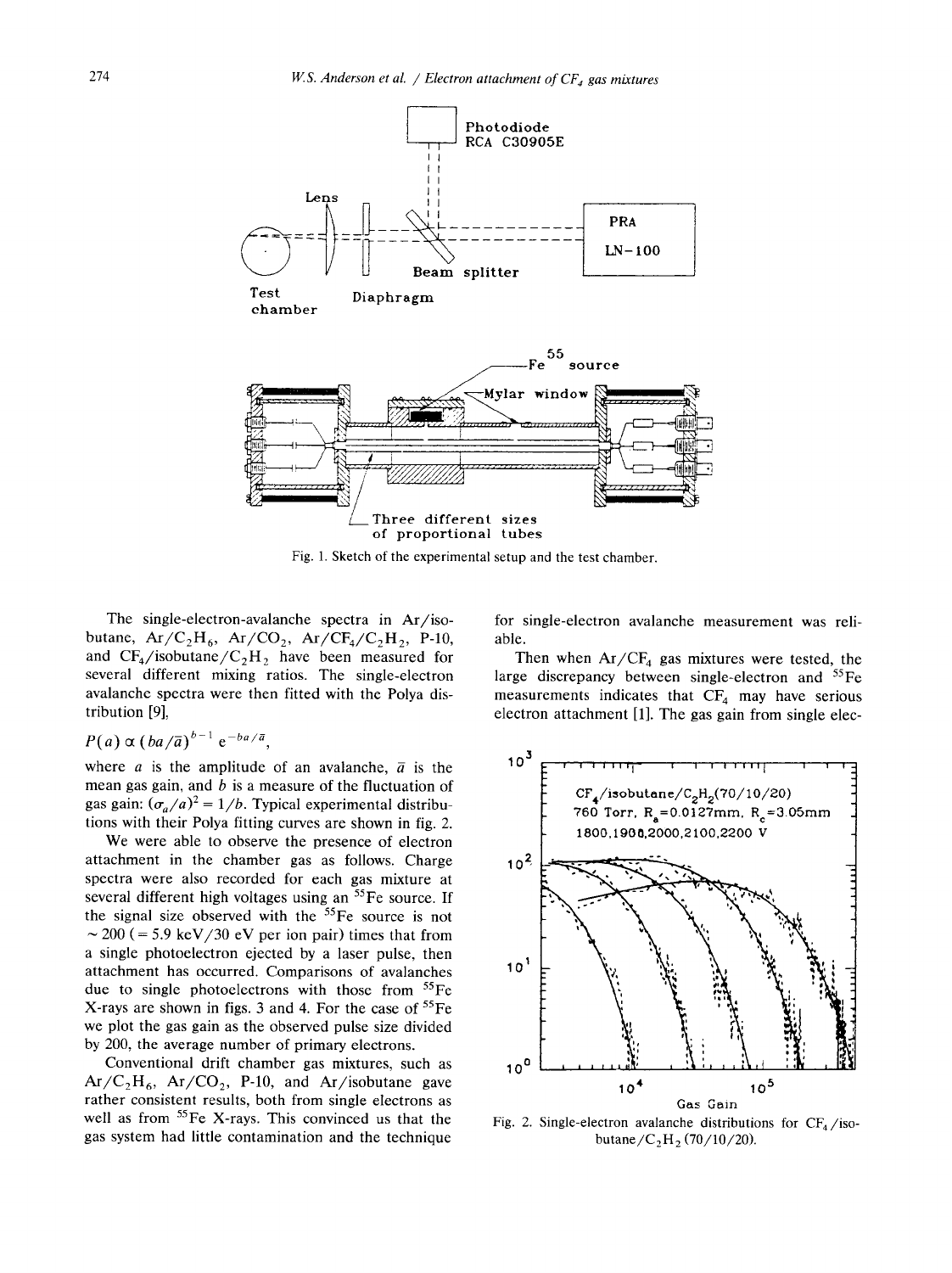

Fig. 3. Gas gain from single electrons and  $55$ Fe in some conventional gas mixtures.

trons was about  $5-12$  times higher than that from  ${}^{55}Fe$ . The other gas mixtures containing  $CF_4$  show similar behaviour, though the discrepancy may be not as big as with  $Ar/CF_4$ . This indicates that careful studies of different  $CF_4$  gas mixtures are needed to determine which has the smallest electron attachment.

## **3. Degradation of the energy resolution due to electron attachment**

Additional evidence for electron attachment is the poor energy resolution observed with  $CF_4$  gas mixtures. Previous work [1] yielded energy resolutions with Ar/CF<sub>4</sub> (95/5), and (90/10) of  $\sim 60\%$ , and  $\sim 75\%$ , respectively. We have measured the energy resolution for 15 conventional drift chamber gases and for  $CF<sub>4</sub>$ gas mixtures at various pressures.

In particular, we found that the energy resolution for each category of  $CF<sub>4</sub>$  gas mixtures worsens with increasing gas pressure and with increasing percentage of  $CF_4$ . In contrast, no dependence of energy resolution on gas pressure was observed for conventional drift chamber gases.

A statistical model of the energy resolution of proportional counters has been well established. There are two basic contributions to fluctuations in the signal  $A$ : variations in the number  $n_0$  of primary electron-ion pairs, and variation in size  $a$  of a single-electron avalanche. This can be expressed as follows [10]:

$$
\left(\frac{\sigma_A}{A}\right)^2 = \left(\frac{\sigma_{n_0}}{n_0}\right)^2 + \frac{1}{n_0}\left(\frac{\sigma_a}{a}\right)^2 = \frac{1}{n_0}\left(F + \frac{1}{b}\right),
$$

where  $F$  is the Fano factor and  $b$  is the parameter of Polya distribution discussed previously. Typical values



Fig. 4. Gas gain from single electrons and  ${}^{55}Fe$  in some CF<sub>4</sub> gas mixtures.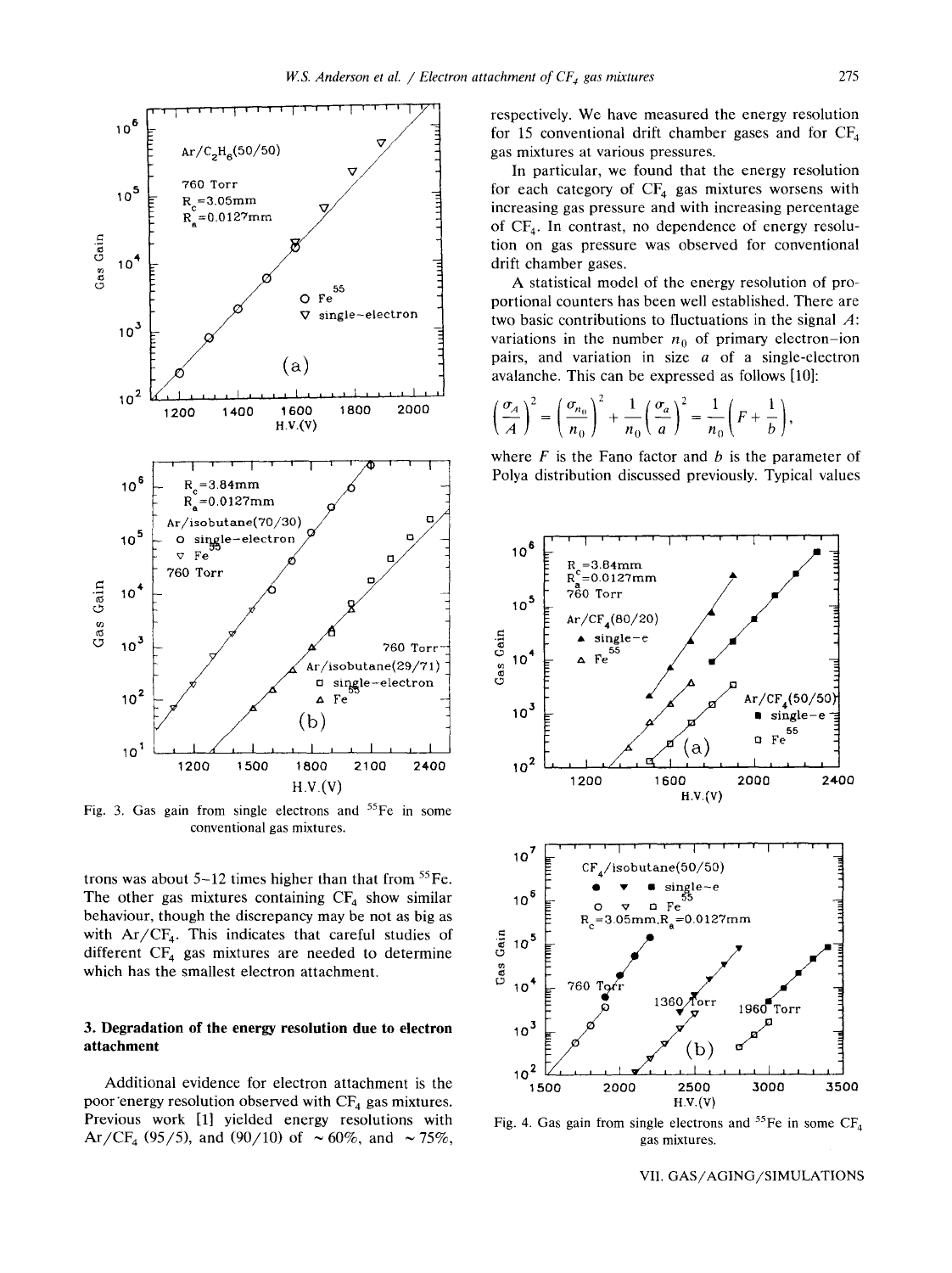

Fig. 5. Energy resolution of <sup>55</sup>Fe vs  $G_{\text{se}}/G_{\text{Fe}}$ .

of F and b are 0.05–0.2 and 1–2, respectively. Since  $n_0$ is the number of ion pairs created by the incident radiation,

 $n_0 = E/W$ ,

where  $E$  is the deposited energy, and  $W$  is the average energy loss per ion pair created. For all of the gas mixtures we have tested,  $n_0 \sim 200$  when using an <sup>55</sup>Fe source. The Polya parameters  $b$  for all of the tested gas mixtures were greater than 1, as determined by our fits to the observed spectra.

Even under the worst case of  $F$  and  $b$  (but no electron attachment),the energy resolution for 5.9 keV X-rays still should be better than 18%. For all of the  $CF<sub>4</sub>$  gas mixtures the measured energy resolution is worse than this. We believe that the loss of resolution is due to a reduction by electron attachment in the number  $n_0$  of primary electrons. This can be confirmed by plotting the energy resolution of  ${}^{55}Fe$  X-rays vs the ratio of gas gains initiated by single-electron and  ${}^{55}Fe$ ,  $G_{se}/G_{Fe}$ , as in fig. 5. Recall that  $G_{Fe} \equiv A_{Fe}/200$ . Then  $G_{\rm se}/G_{\rm Fe}$  should be inversely proportional to the number of primary electrons due to the <sup>55</sup>Fe source that contribute to the gas gain. The data points can be fitted by a line of slope  $\sim 0.5$  on a log-log plot. This is a direct evidence of

$$
(\sigma_A/A)^2 \propto 1/n_0.
$$

Extrapolating these lines to  $G_{se}/G_{Fe} = 1$ , we get a similar energy resolution of  $\sim 18\%$ , indicating that if the  $CF_4$  mixtures had no electron attachment they would provide the same resolution as conventional mixtures.

## **4. Direct measurement of the effective ionization coeffi**cient  $\bar{\alpha}$

## *4.1. Experimental setup*

When an electron drifts in a gas with a gain coefficient  $\alpha$  (= first Townsend coefficient = probability of creating an additional ion pair per unit length) and an attachment coefficient  $\eta$  (= probability of attachment per unit length), then the growth of the avalanche can be described by an effective ionization coefficient  $\bar{\alpha} =$  $\alpha - \eta$ .

We have measured  $\overline{\alpha}$  in various gas mixtures, using slightly different techniques for cases when  $\bar{\alpha}$  is positive or negative. When  $\bar{\alpha}$  is positive essentially every primary electron survives to be detected, and we use our technique of single-electron avalanches. But when  $\overline{\alpha}$  is negative many primary electrons become attached and do not produce avalanches; here we must use a method where the observed signal is normalized to the number of primary electrons. Both cases were studied using a two-stage parallel plate avalanche chamber, as shown in fig. 6.

The aluminum cathode plate, five field-shaping rings, and the ground mesh were connected to a voltage divider to form a uniform electric field region 3 cm in length. The open area of these electrodes was  $5 \times 5$  $cm<sup>2</sup>$ .

The second section of the chamber is the 3 mm long gap surrounded by the stainless steel wire mesh (biased at ground potential) and the anode wire mesh (at positive high voltage). The fields in the second section were always much larger than in the first section, so



Fig. 6. Two-step PPAC used for  $\bar{\alpha}$  measurement.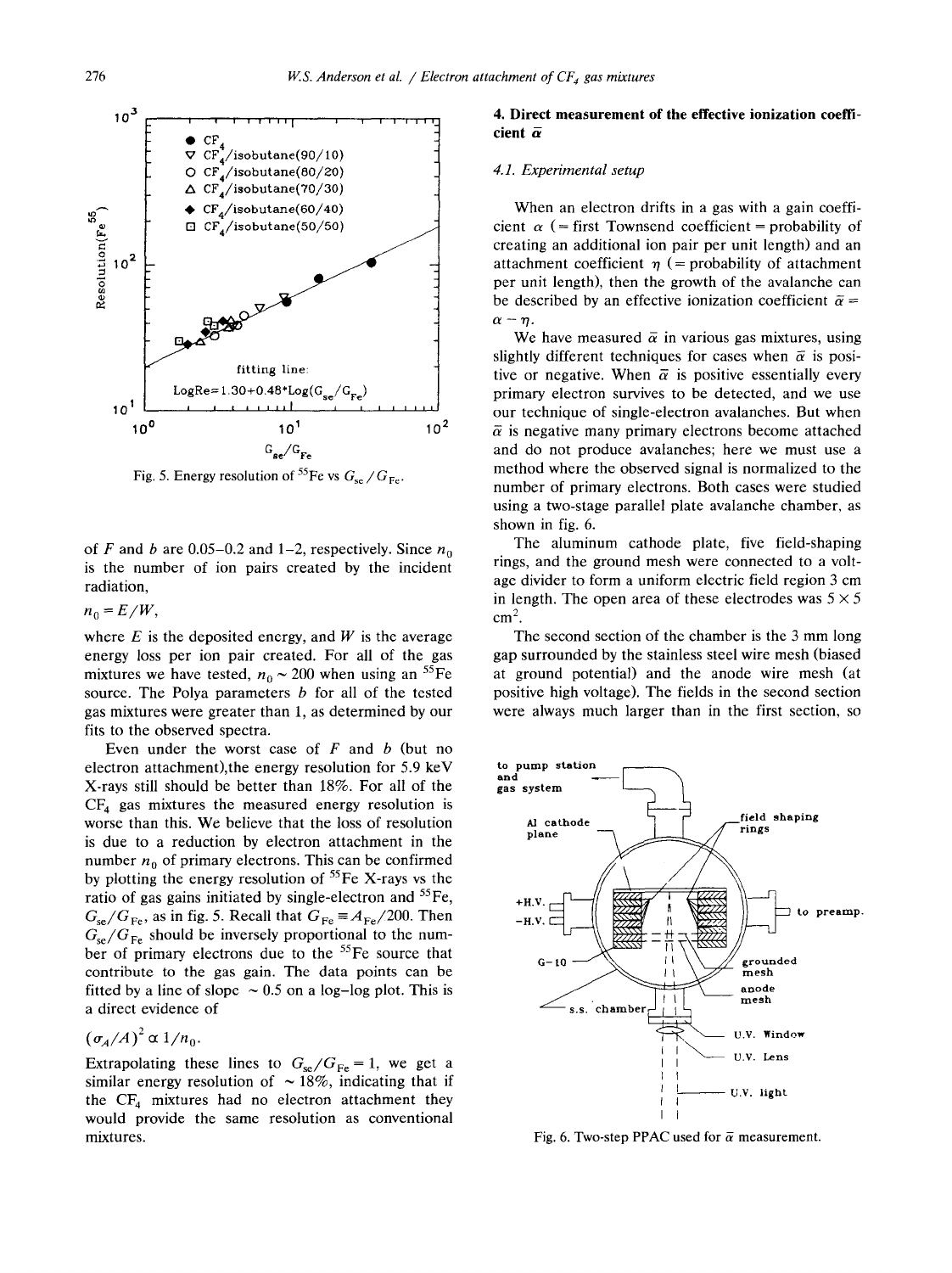the former was called the "avalanche region", although small avalanches could occur in the first region as well. The meshes were approximately 80% transparent. Photoelectrons were ejected by UV photons both from the aluminum cathode plate as well as from the grounded mesh (which had a thin layer of aluminum evaporated on its surface to enhance its photosensitivity). Even though the aluminized ground mesh had an area 20% of the cathode plane, its observed effective quantum efficiency was only 2.5% that of the ground plane, as the aluminization was extremely thin.

The drift chamber was enclosed in a stainless steel vacuum chamber, which could be pumped down to  $10^{-6}$  Torr. The chamber was illuminated with UV photons through a quartz window. The signal for the EG&G 142PC preamplifier was taken from the anode wire mesh through a 2000 pF blocking capacitor.

A bench-top gas system was built to mix different gas mixtures. This consisted of an MKS model 147 flow/pressure controller, model 1359 mass flow controllers, and model 250 valve. The mixed gas went through a Nanochem model L-60 gas filter designed to remove oxygen, water vapor, and other impurities before finally reaching the test chamber. According to the manufacturer, the gas filter is able to eliminate impurities to a few parts per billion range. The pressure in the chamber was monitored with an Edwards model 600A pressure transducer with a quoted resolution of 1 part in  $10<sup>4</sup>$ . The water vapor level in the chamber was monitored with a Kahn moisture meter. The meter read water vapor levels in parts per million to a quoted accuracy of approximately  $\pm 4$  ppm. The gas purity in our measurement was  $CF_4$  99.99%, Ar 99.999% according to the vendor.

#### *4.2. Experimental method and results*

In the first part of the study we used a low-intensity deuterium lamp so that we observed only single-electron avalanches. For this the intensity was reduced until the signal rate from the chamber was only 10-1000 Hz. The aluminum cathode was set at ground potential, there was no electric field between cathode and the ground mesh. Therefore the photoelectrons generated at the cathode were not able to reach the avalanche region (as verified by observing no change in signal when a small positive voltage was applied to the cathode plane). All of the measured events were initiated by the photoelectrons released from the aluminized ground mesh. The spectra were then fitted with the Polya distribution to get the average gas gain G. The density-normalized effective ionization coefficient  $\bar{\alpha}$  was calculated as ln *G/Nd*, where N is the gas density, and  $d$  is the gap length.

In order to avoid the secondary avalanches due to feedback of UV photons onto the cathode, the gas gain was limited to be less than  $10<sup>4</sup>$ . On the other hand, unless the gas gain was greater than about 2000 the single-electron signal was too small to be analyzed. The gas pressure was varied from 5 to 200 Torr and for each pressure data were collected at high voltages such that the avalanche size fell within the mentioned range.

To measure the effective ionization coefficient  $\bar{\alpha}$  at low values of *E/P,* where for some gas mixtures a negative value of  $\bar{\alpha}$  was expected, it was not possible to use the single photoelectron method which is blind to primary electrons that become attached. Instead, a second method utilizing both regions of the drift chamber was adopted. The gas pressure of the chamber was



Fig. 7. Effective ionization coefficient  $\bar{\alpha}$  for CF<sub>4</sub> and Ar/CF<sub>4</sub>.

VII. GAS/AGING/SIMULATIONS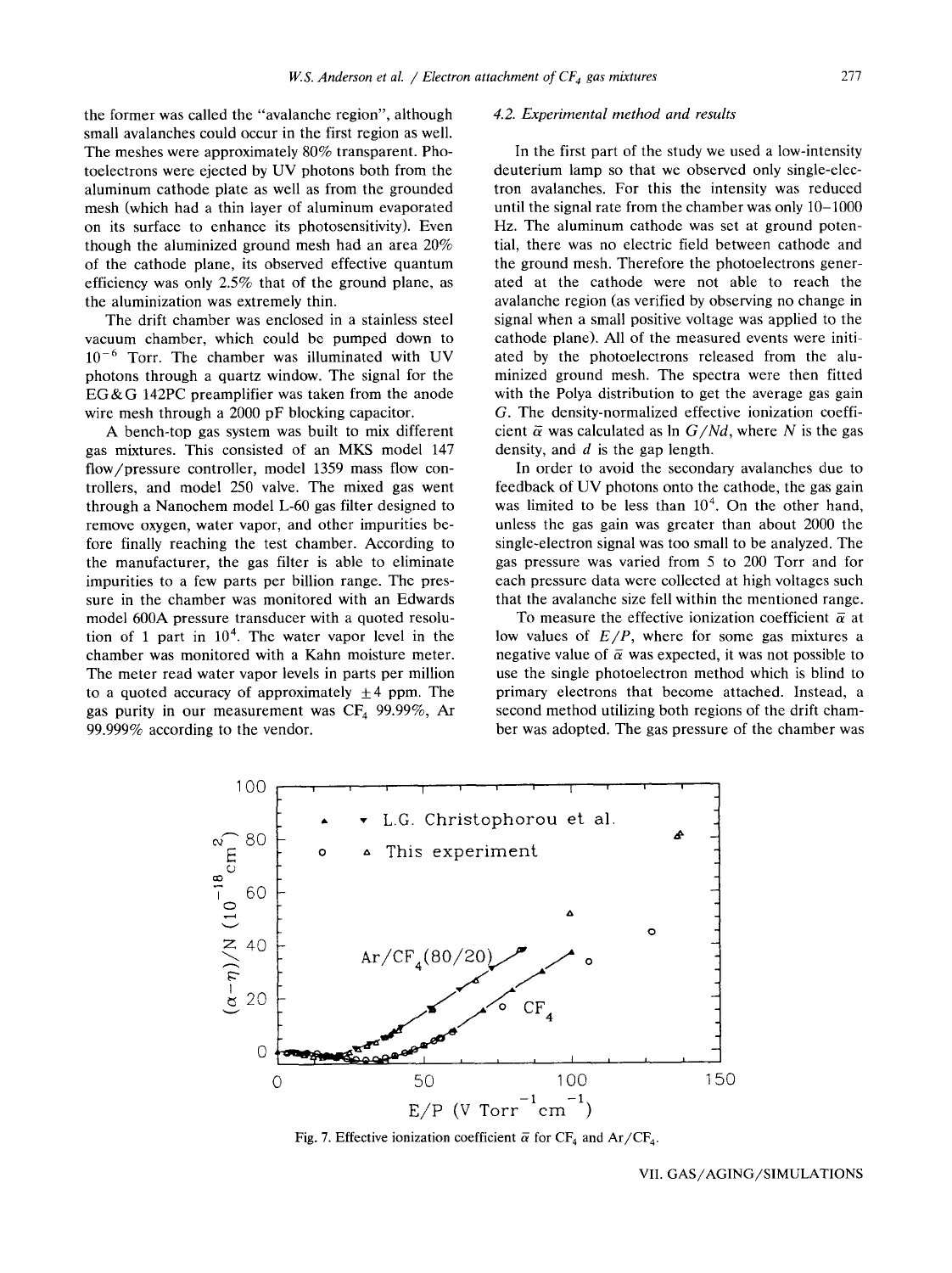set at 5 Torr to make it easier to cover a large range of  $E/P$ . The positive high voltage in the avalanche region was fixed for each of the gas mixtures. The electric field in the drift region was then varied by adjusting the cathode potential. This ranged from 10 V to the upper limit at which breakdown took place.

For this second measurement the deuterium lamp was replaced by the pulsed  $N_2$  laser, so that a large number of primary electrons were photoemitted during a 1 ns interval. These photoelectrons drifted across the first gap of the chamber, and according to the value of *E/P,* different numbers fell victim to the attachment process before entering the second gap. The size of the avalanche produced in the second gap varied linearly with the number of entering electrons, since the gain in this region was held constant.

Some primary electrons were ejected from the aluminized ground mesh, and so were not subject to the possible attachment in the first gap that we wish to study. The resulting small ( $\sim$  2.5%), constant signal was subtracted from the total, which could then be interpreted in terms of  $\bar{\alpha}$  for the first gap.

The region of  $E/P$  studied in the second method was partially overlapped by some data points measured with the single-photoelectron method. This overlap region was served as the normalization for the second method.

In contrast to the almost exponential single-electron gain distributions, the gain distributions produced by the photoelectrons from the laser pulse were peaked around an average gas gain. Pulse-to-pulse variations in the laser were on the order of 1.5%, as measured with an RCA C30905E avalanche photodiode,

Pure  $CF_4$ , and  $Ar/CF_4$  (80/20) were measured with this setup, with results as shown in fig. 7. The data from Christophorou et al. [11] are also shown in the same figure. For  $Ar/CF<sub>4</sub>$  (80/20) our result matches theirs very well. For pure  $CF_4$  below  $E/P = 60$  V/cm Torr the agreement is good, beyond this value a small discrepancy appears.

From the measured  $\bar{\alpha}/N$  in the parallel-plate chamber, we can calculate the probability of survival of an electron in a cylindrical proportional chamber to compare with the results of fig. 5 above. For pure  $CF_4$ ,  $\bar{\alpha}$  becomes negative within the region  $12 < E/P < 48$ V/cm Torr. The survival probability  $P_s$  can be written as follows:

$$
P_{\rm s} = \exp\biggl(\int_{r_1}^{r_2} \overline{\alpha} \, \, \mathrm{d}r\biggr),
$$

where the integration should be over the region of negative  $\bar{\alpha}$ . Using the relation  $E = V/(r \ln(R_b/R_a))$ , we arrive at

$$
P_{\rm s} = \exp\left(\frac{V}{\ln(R_a/R_b)} \int_{e_1}^{e_2} \frac{(\overline{\alpha}/P)}{(E/P)^2} d(E/P)\right),\,
$$

where  $e_1$ ,  $e_2$  should be 12, 48 V/cm Torr, respectively. We can roughly fit the  $\frac{\bar{\alpha}}{P}$  vs  $\frac{E}{P}$  data points with a quadratic function, so that  $P<sub>s</sub>$  is readily calculated.

Fig. 5 shows the ratio of the single-electron gas gain to that with  ${}^{55}Fe$  X-rays for CF<sub>4</sub> under three different gas pressures: 760, 1360, and 1960 Torr. The high voltage were set at 2000, 2600, and 3100 V, respectively. The measured ratios are 9.26, 15.3, 34.8. The calculated values from the above formula are 7.4, 13.5, 22. The agreement is satisfactory, and confirms that our study of electron attachment provides sufficient information to predict the operation of cylindrical proportional chambers under a relevant variety of conditions.

Work is in progress to measure the electron attachment in a number of  $CF_4$  gas mixtures, to aid in choosing the optimum gas mixture for future detectors.

# **5. Preliminary results of beam tests of a prototype straw-tube system**

We have constructed a set of three prototype straw-tube modules each containing an  $8 \times 8$  bundle of straws, for a total 192 channels. The straw tubes were 30 cm in length, and 7 mm in diameter, with 20  $\mu$ m gold-plated tungsten anode wires. The readout electronics were based on the Penn bipolar preamplifier chip [12]. A LeCroy 4290 TDC system was used to digitize the drift times, which were recorded onto disk with a 486 PC-clone computer.

Detailed data analysis now is under way. More complete description of the preamplifier card and data acquisition system will be reported in a future paper. Here we only present some preliminary results.

The beam size of test-beam line was bigger than  $6 \times 6$  cm<sup>2</sup>, which covered the whole area of the prototype. For each gas mixture and high voltage setting



Fig. 8. Fitting curves of drift time vs track impact distance.